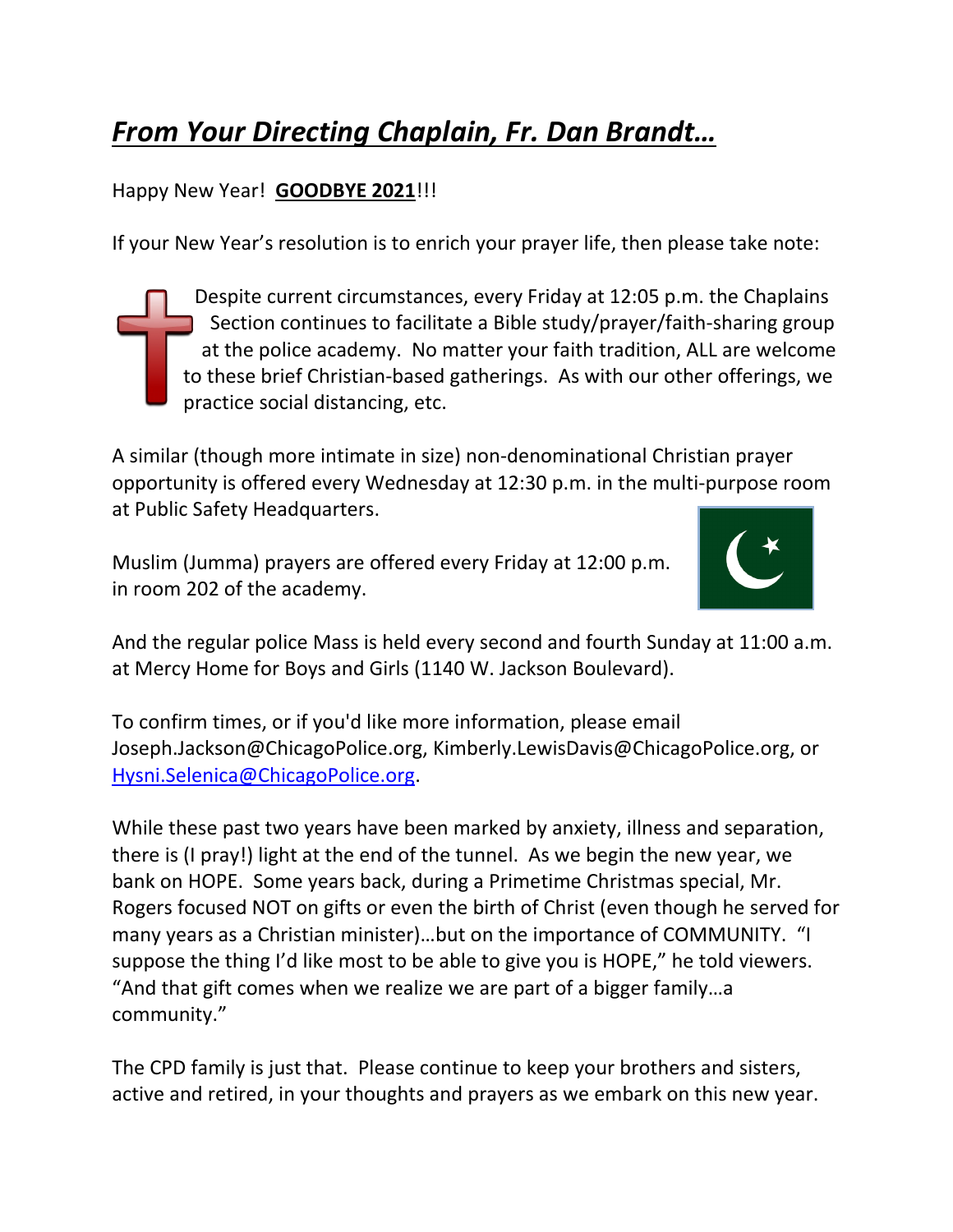

A new year may also find us budgeting and (hopefully) reducing debt (and the stress related to debt). Nate James wrote a book about financial freedom...seen through the eyes of a debt-free Christian, husband, father, U.S Marine, and police officer. It's a great read and available on kindle or in book form. I have a few copies, as well, and would be happy to share…just let me know. You can also find a link to Nate's website through our site's "Links" page.

Some of our brothers and sisters are serving in the military reserves right now. They were away from us for the holidays, but they certainly weren't forgotten. As is our long-standing tradition, we partnered with FOP to send high-quality care packages to all forward-deployed members. One of them has already sent a thank-you email. Our brother Miguel, a US Army communications specialist, writes:

*I'd like to express my sincere gratitude to the team who put together my care package. Receiving a Christmas gift from my brothers and sisters in blue means a LOT. Special thanks to Police Chaplains Ministry for sending the religious items. It's good that you're looking out for us. Be safe out there, and God bless you all!*

On 05 DEC, the Edison Park Chamber of Commerce hosted a Christmas tree blessing and lighting ceremony. At the event, Chamber director Amanda Harres, Santa Claus and I witnessed PO Peter Palka (016 CAPS) "Pinch The Grinch." Here you'll see Officer Palka placing The Grinch into custody. Good work, Peter…you saved Christmas!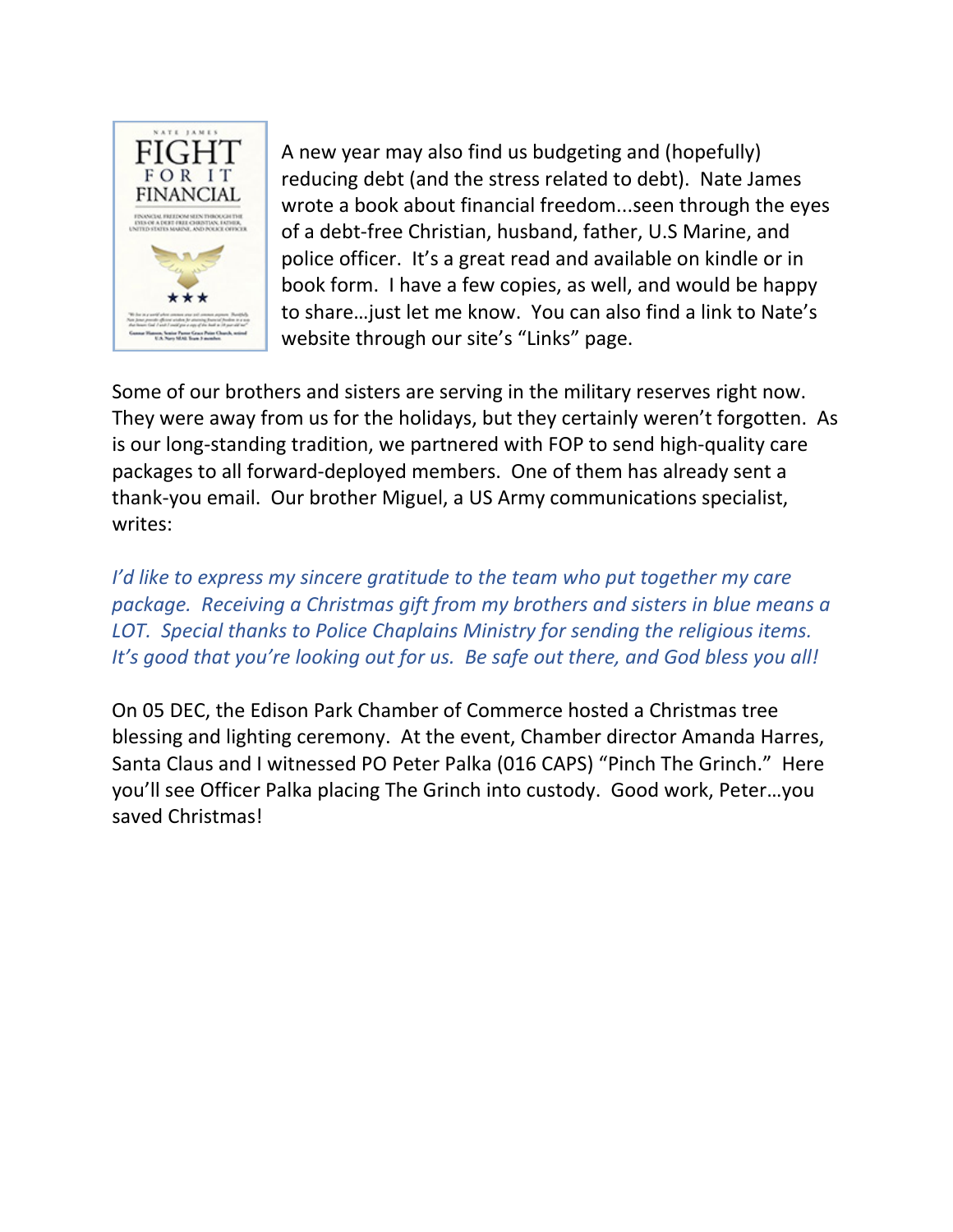

Finally, some sad news… as I write this column, I am preparing to celebrate the funeral Mass for my dear friend Rudy Malnati. Whether you knew Rudy or not, you likely benefitted from his generous spirit. Rudy was one of CPD's biggest cheerleaders, always donating his delicious Pizano's Pizza to our events. He was a huge supporter of all CPD charities/organizations. May he rest in peace, and may his wife Annette and kids, Holly and Rudy Jr., be assured of our prayerful support.

Next month (13 FEB), we mark the four-year anniversary of **Commander Paul Bauer's** murder. As I stated at his funeral Mass (and since), Paul's life wasn't "given," as so many outlets stated. It was TAKEN. It was STOLEN from his family and us by a four-time convicted felon who should have NEVER been on the street.

The name of Paul's murderer has already been forgotten…and this coward will spend the rest of his miserable life in prison with no chance for parole. But Paul Bauer's name and legacy, along with his wife Erin and daughter Grace, will ALWAYS be remembered.